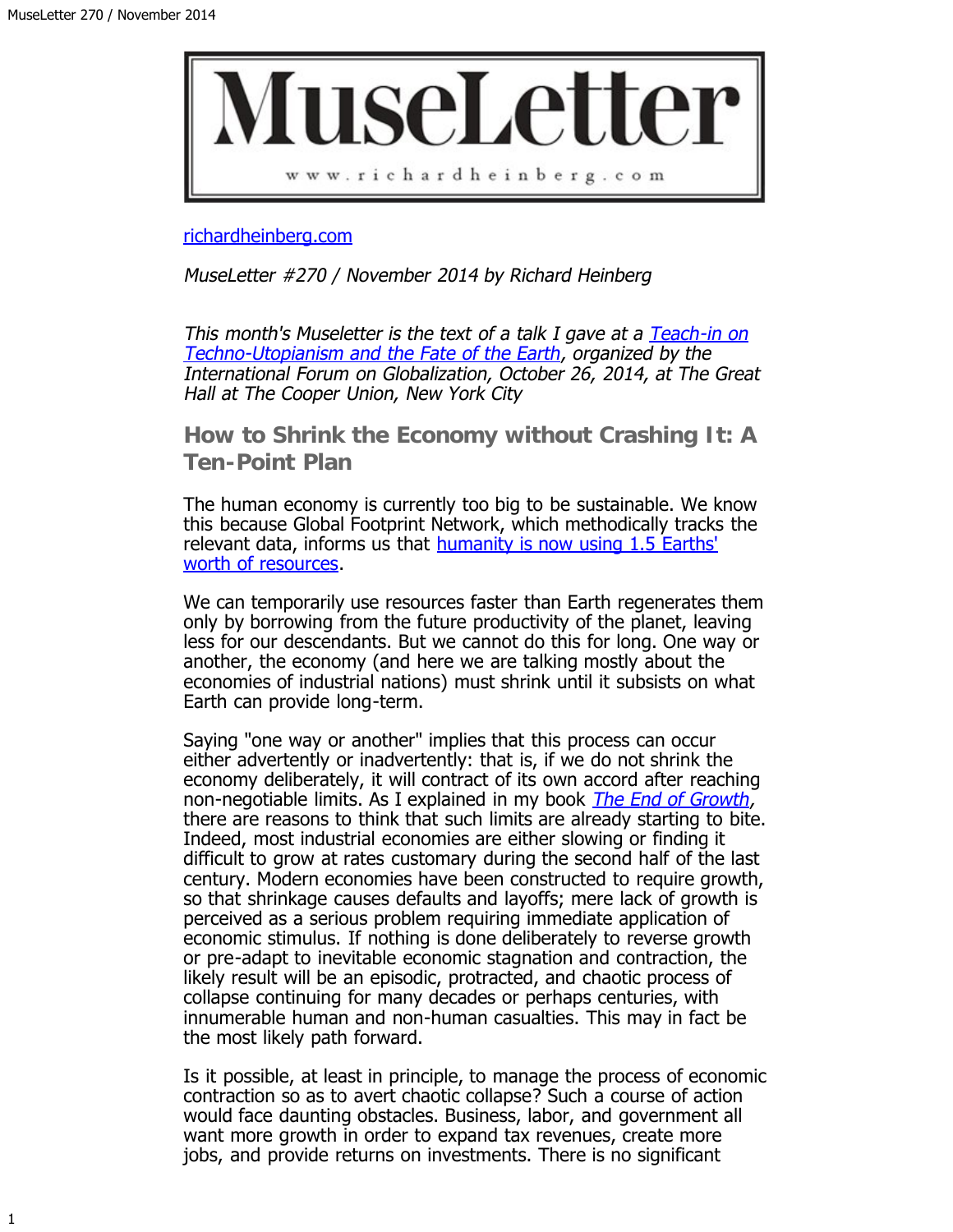constituency within society advocating a deliberate, policy-led process of degrowth, while there are powerful interests seeking to maintain growth and to deny evidence that expansion is no longer feasible.

Nevertheless, managed contraction would almost certainly yield better outcomes than chaotic collapse—for everyone, elites included. If there is a theoretical pathway to a significantly smaller economy that does not pass through the harrowing wasteland of conflict, decay, and dissolution, we should try to identify it. The following modest ten-point plan is an attempt to do so.

**1. Energy: cap, reduce, and ration it.** Energy is what makes the economy go, and expanded energy consumption is what makes it grow. Climate scientists advocate capping and reducing carbon emissions to prevent planetary disaster, and cutting carbon emissions inevitably entails reducing energy from fossil fuels. However, if we aim to shrink the size of the economy, we should restrain not just fossil energy, but all energy consumption. The fairest way to do that would probably be with [tradable energy quotas.](http://www.teqs.net/)

**2. Make it renewable.** As we reduce overall energy production and consumption, we must rapidly reduce the proportion of our energy coming from fossil sources while increasing the proportion from renewable sources in order to avert catastrophic climate change which, if allowed to run its current course, will itself result in chaotic economic collapse. However, this is a complicated process. It will not be possible merely to unplug coal power plants, plug in solar panels, and continue with business as usual: we have built our immense modern industrial infrastructure of cities, suburbs, highways, airports, and factories to take advantage of the unique qualities and characteristics of fossil fuels. Thus, as we transition to alternative energy sources, the ways we use energy will have to adapt, often in profound ways. For example, our food system—which is currently overwhelmingly dependent on fossil fuels for transport, fertilizers, pesticides, and herbicides—will have to become far more localized. In the best instance, it would transition to an ecological, perennialbased agriculture designed for the long haul.

**3. Restore the commons.** As Karl Polanyi pointed out in the 1940s, it was the commodification of land, labor, and money that drove the "[great transformation"](http://en.wikipedia.org/wiki/The_Great_Transformation_%28book%29) leading to the market economy we know today. Without continued economic growth, the market economy probably can't function long. This suggests we should run the transformational process in reverse by decommodifying land, labor, and money. Decommodification effectively translates to a reduction in the use of money to mediate human interactions. We could decommodify labor by helping people establish professions and vocations, as opposed to seeking jobs ("slavery on the installment plan"), and by promoting worker ownership of companies. As economist [Henry George](http://www.henrygeorge.org/) said over a century ago, land—which people do not create by their labor—should be owned by the community, not by individuals or corporations; and access to land should be granted on the basis of need and the willingness to use it in the community's interest.

**4. Get rid of debt.** Decommodifying money means letting it revert to its function as an inert medium of exchange and store of value,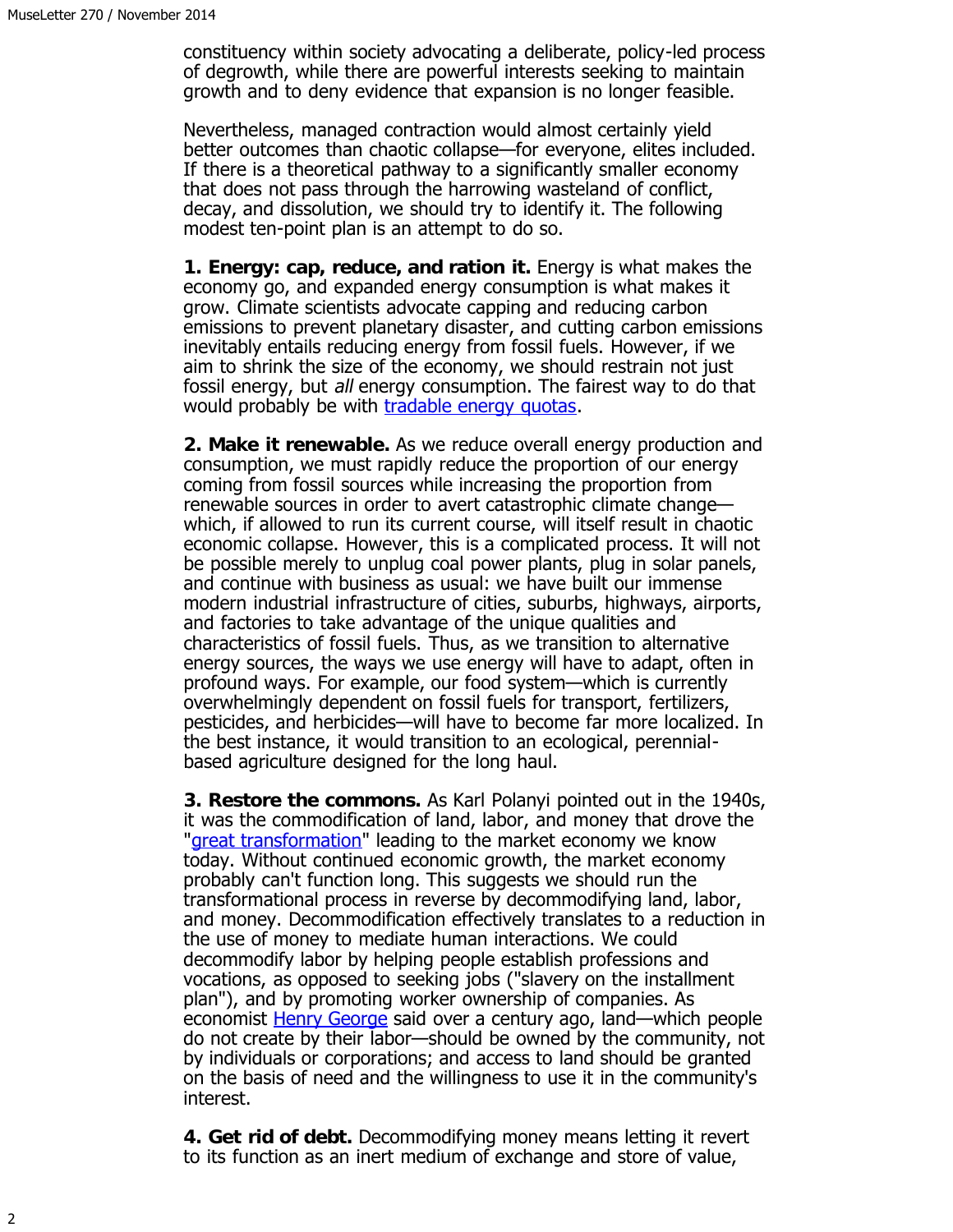and reducing or eliminating the expectation that money should reproduce more of itself. This ultimately means doing away with interest and the trading or manipulation of currencies. Make investing a community-mediated process of directing capital toward projects that are of unquestioned collective benefit. The first step: cancel existing debt. Then ban derivatives, and tax and tightly regulate the buying and selling of financial instruments of all kinds.

**5. Rethink money.** Virtually all of today's national currencies are loaned into existence (usually by banks). Debt-based monetary systems assume both the growing need for debt, and the nearuniversal ability to repay it, with interest—relatively safe assumptions when economies are stable and expanding. But debt-based money probably won't work in an economy that is steadily contracting: as the amount of outstanding debt ebbs in tandem with rising numbers of defaults, so does the money supply, leading to a deflationary collapse. In recent years the panic to prevent such a collapse has led central banks in the US, Japan, China, and the UK to inject trillions of dollars, yen, yuan, and pounds into their respective national economies. Such extreme measures cannot be maintained indefinitely, nor reverted to repeatedly. When debt-based currencies do fail, alternatives will be needed. Nations and communities should pre-adapt by developing an ecosystem of currencies serving complementary functions, as advocated by alternative monetary theorists such as **Thomas Greco** and **Michael Linton**.

**6. Promote equity.** In a shrinking economy, extreme inequality is a social time bomb whose explosion often takes the form of rebellion and revolt. Reducing economic inequality requires two simultaneous lines of action: First, reduce the surplus of those who have the most by taxing wealth and instituting a maximum income rate. Second, improve the lot of those who have least by making it easier for people to get by with minimal use of money (prevent evictions; subsidize food and make it easier for people to grow their own). This effort can be helped through the widespread cultural glorification of the virtue of material modesty (the reverse of most current advertising messages).

**7. Reduce population.** If the economy shrinks but population continues to expand, there will be a smaller pie to divide among more people. On the other hand, economic contraction will entail much less hardship if population ceases growing and starts to decline. Population growth leads to overcrowding and hypercompetition anyway. How to achieve population decline without violating basic human rights? Enact non-coercive policies to promote small families and non-reproduction; wherever possible, employ social incentives rather than monetary ones.

**8. Re-localize.** One of the difficulties in the transition to renewable energy is that liquid fuels are hard to substitute. Oil drives nearly all transportation currently, and it is highly unlikely that alternative fuels will enable anything like current levels of mobility (electric airliners and cargo ships are non-starters; massive production of biofuels is a mere fantasy). That means communities will be obtaining fewer provisions from far-off places. Of course trade will continue in some form: even hunter-gatherers trade. Re-localization will merely reverse the recent globalizing trade trend until most necessities are once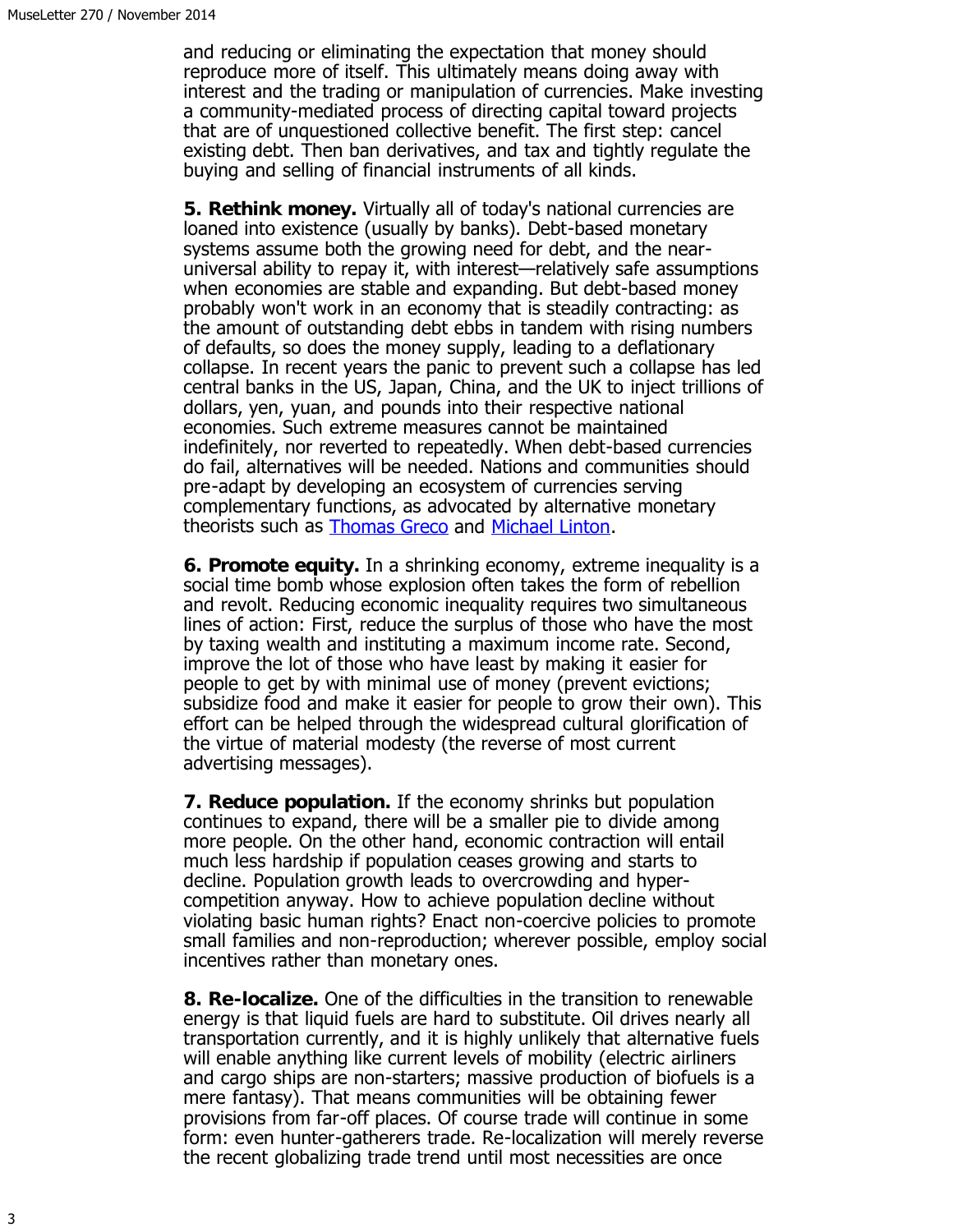again produced close by, so that we—like our ancestors only a century ago—are once again acquainted with the people who make our shoes and grow our food.

**9. Re-ruralize.** Urbanization was the dominant demographic trend of the 20<sup>th</sup> century, but it cannot be sustained. Indeed, without cheap transport and abundant energy, megacities will become increasingly dysfunctional. Meanwhile, we'll need lots more farmers. Solution: dedicate more societal resources to towns and villages, make land available to young farmers, and work to revitalize rural culture.

**10. Promote the pursuit of social and inner sources of happiness.** Consumerism was a solution to the problem of overproduction; it entailed engineering the human psyche to become more individualistic and to demand ever more material stimulation. Beyond a certain point this doesn't make us happier (in fact, just the opposite), and it can't go on much longer. When people's ability to afford consumer products wanes, as does the economy's ability to produce and deliver those products, people must be encouraged to enjoy more traditional and innately satisfying rewards—including philosophical contemplation and the appreciation of nature. Music, dance, art, oratory, poetry, participatory sports, and theater can all be produced locally and featured at seasonal festivals: fun for the whole family!

\* \* \*

More recommendations could certainly be fielded, but ten is a nice round number.

Surely many readers will wonder: Isn't this just running "progress" in reverse, and isn't doing so antithetical to our core value as a society? Yes, during the past few centuries we have become hooked on the idea of progress, and we have come to define progress almost entirely in terms of technological innovation and economic growth two trends that are approaching dead ends. If we wish to avoid the cognitive pain of having to relinquish our deep-seated infatuation with progress, we could redefine that word in social or ecological terms. Similarly, many people who judge that society is far too wedded to the pursuit of economic growth to be persuaded to give it up advocate redefining "growth" in terms of increasing human happiness and societal sustainability. Such efforts at redefinition have some limited usefulness. Certainly the act of collective self-limitation involved in deliberately shrinking the economy would denote a new level of species maturity that would likely be reflected throughout our culture. Socially and spiritually, this would be a step forward—and is hence perhaps describable as progress or growth. But it is hard to monopolize the redefinition of terms like "progress" or "growth": there are already powerful interests hard at work tying new meanings of the latter to inventive interpretations of manicured and manipulated GDP, employment, and stock market data.

It might be more honest to refer to the program outlined above as a simple reversion to sanity. It is also our best chance for preserving the best of civilization's scientific, cultural, and technological achievements over the last few centuries—achievements that could

4